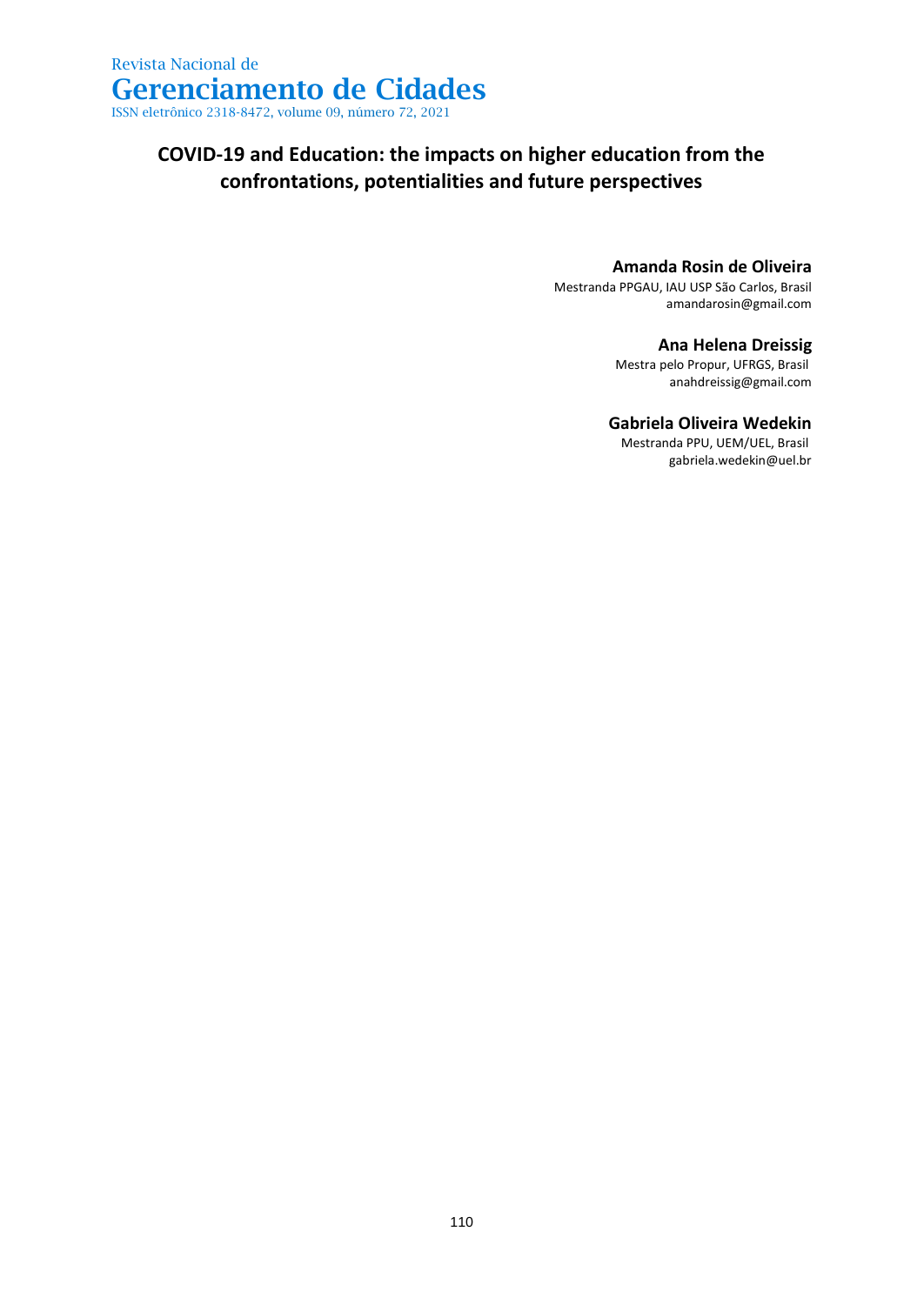ISSN eletrônico 2318-8472, volume 09, número 72, 2021

#### **ABSTRACT**

The transformations caused by the COVID-19 pandemic affected people's routines and lifestyles on a global scale, especially regarding the role of technology. This becomes clear when we examine the state of education currently. The sudden suspension of traditional teaching and the critical aspect in the academy may be the perfect opportunity for a new examination of the potentials and challenges higher education currently faces. This article aims to circumscribe the pandemic's impacts on higher education and its constituents: students, professors, and educational institutions, after this great increase in technology's role in people's daily lives. This is materialized from a bibliographic review by the presented studies of Educação Vigiada "education monitored" (2020), GAFAM's monopoly over digital education platforms, and how data colonialism comes unnoticed as a consequence of the new technology-focused lifestyles. It was sought to draw a panorama from the opinions of students and teachers, through the SEMESP (2020) survey, pointing to the challenges and potentialities that will help in the adaptation of education in the future context.

**KEYWORDS:** COVID-19. Education. Higher Education.

#### **1 INTRODUCTION**

In mid-March 2020, the World Health Organization (WHO) issued a worldwide statement officially declaring the COVID-19 pandemic. The issue established a landmark of transformations and unreliability in the confrontation of the virus that reached most of the planet, even though in different forms. The adaptations caused by social distancing were imposed in the fight against the pandemic not only restricting commerce and services in general, but also including the area of education, mainly because teachers and students are now learning and teaching from home, but the school staff, such as librarians, maintenance staff and others also had their jobs affected. These effects of the pandemic had reached since nurseries and daycares until higher education and post-graduation levels, in both public (municipal, state, and federal) and private institutions.

While some had been slightly adapted to the model of *working from home*, others had had difficulties and had been paralyzed. So far, it is understood that the pandemic, in a hierarchical way, has left no exceptions – it affected all social classes and all the areas of activity in the labor market and education, especially the lower-income strata. All in-person university activities were suspended by official determinations. On June 1st, the 5th report from the National Education Council made recommendations regarding the replacement of in-person activities by remote activities which allowed universities to proceed as they deemed more convenient. As well as each Dean's office, school board, and faculty members, the official manifestation demonstrated that the Ministry had not found any unanimous solution. R*emote* learning, then, became the most efficient response, transforming education and labor relationships.

With the emergence of digital technologies since the last decades of the 20th century, there were lots of impacts in social, cultural, and economic life and also in the spatial distribution of services. The organization of life in contemporary society has undergone changes which, according to Ramires (2019), were generated from both positive and negative conceptions after the popularization of internet access. In this context, the technology sector and the market have been using digital devices for teaching outsourcing, dismissing some traditional and formal bonds between the company and the employee. Regarding education, there is a universalization of electronic devices as knowledge mediators and its structure may seem to follow the same path which substantiates the technology and information market even more. The contents of the on-site faculty subjects had to be maintained, even with the difficult restriction working conditions; teaching plans were filled out only by a protocol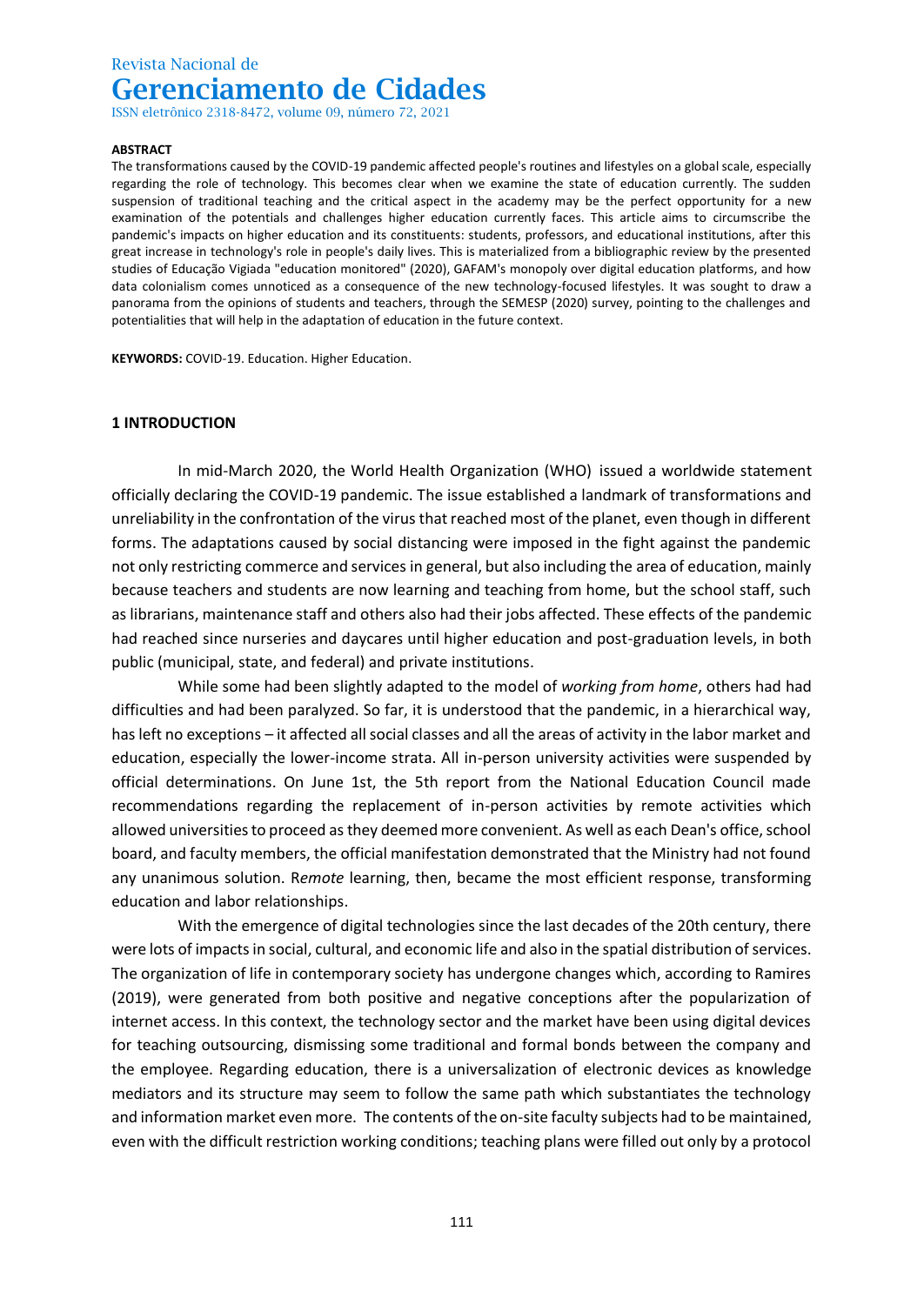ISSN eletrônico 2318-8472, volume 09, número 72, 2021

for it was known it would not be possible to offer some faculty subjects in the same way as before the pandemic.

The adhesion to digital services by universities has been contributing so that the database, which is generated by several app-companies users, begins to replace citizens with algorithms. According to Abilio (2019), this new model causes a productive and organized appropriation of ways of life and social vulnerability, in addition to the monopoly of the economic sector. Still, in accordance with Abilio (2019), this flexibilization of education services results from decades of neoliberal policies that include new forms of labor organization, causing a transformation regarding work relations between the company and employee mediated by platforms and the economic impacts due to - or intensified by - the pandemic. With those neoliberal reforms made in higher education in the last few decades concurring with the radical institutional dismantle in several stances of the Brazilian public sphere, neoliberalism can be understood as a political project executed by the capitalist class to consolidate their profit capacity, influencing political processes to privatize or lead both State institutions and the regulatory powers in a way favorable to their interests (ANDRADE, 2019).

Based on research on the path of teaching adaptations to digital media, intensified in 2020, this paper aims to understand how the process of education digitalization was accelerated, which was initiated based on devices and applications created in order to spread both outsourcing services and replacing face-to-face services to digital ones. This present paper goes through educational perspectives, the ascension of GAFAM (Google, Apple, Facebook, Amazon e Microsoft) as a supporting tool to the universities, and the state-of-the-art of these processes to both private and public higher education. Analyzing the difficulties faced by students, professors, and Institutions of Higher Education [*IES - Instituições de Ensino Superior*] and, finally, it draws an overview of Brazil and its tendencies to become a digital colony due to the provision of data to such companies, which we will call *data colonialism* and foresees what will be carried forward in the post-pandemic context, analyzing the challenges and potential of transformations in education and teaching grounded on references made by Educação Vigiada (2020), the work of Amadeu (2020a e 2020b) and the work entitled *Adoção de Aulas Remotas* [Establishing Remote Classes], a research made by SEMESP (2020). Finally, it is then questioned what are the perspectives of what we are experiencing now, which will be considered normal in the future, understanding the challenges and opportunities along this path.

### **2 OBJECTIVES**

The general objective of this article is to circumscribe the impacts of the COVID-19 pandemic in the educational scope of higher education, and its possible relations with the advance of the technological mediation on daily aspects from our realities and habits, which may be a source of data of a new process of colonization of the individuals related to the education in Brazil. In addition, there is also the goal to interpret the current moment, understanding that this is part of the path faced between challenges and potentialities for post-pandemic education. Based on research by different authors, a literature review is carried out grounded on the analyzes produced not only in the context of the pandemic but also in the cases intensified by it, focusing on changes and transformations in the educational environment, which are related between the principle of teaching and learning, going through the roles of students, professors and teaching institution as a provider of subsidies for education in the pandemic.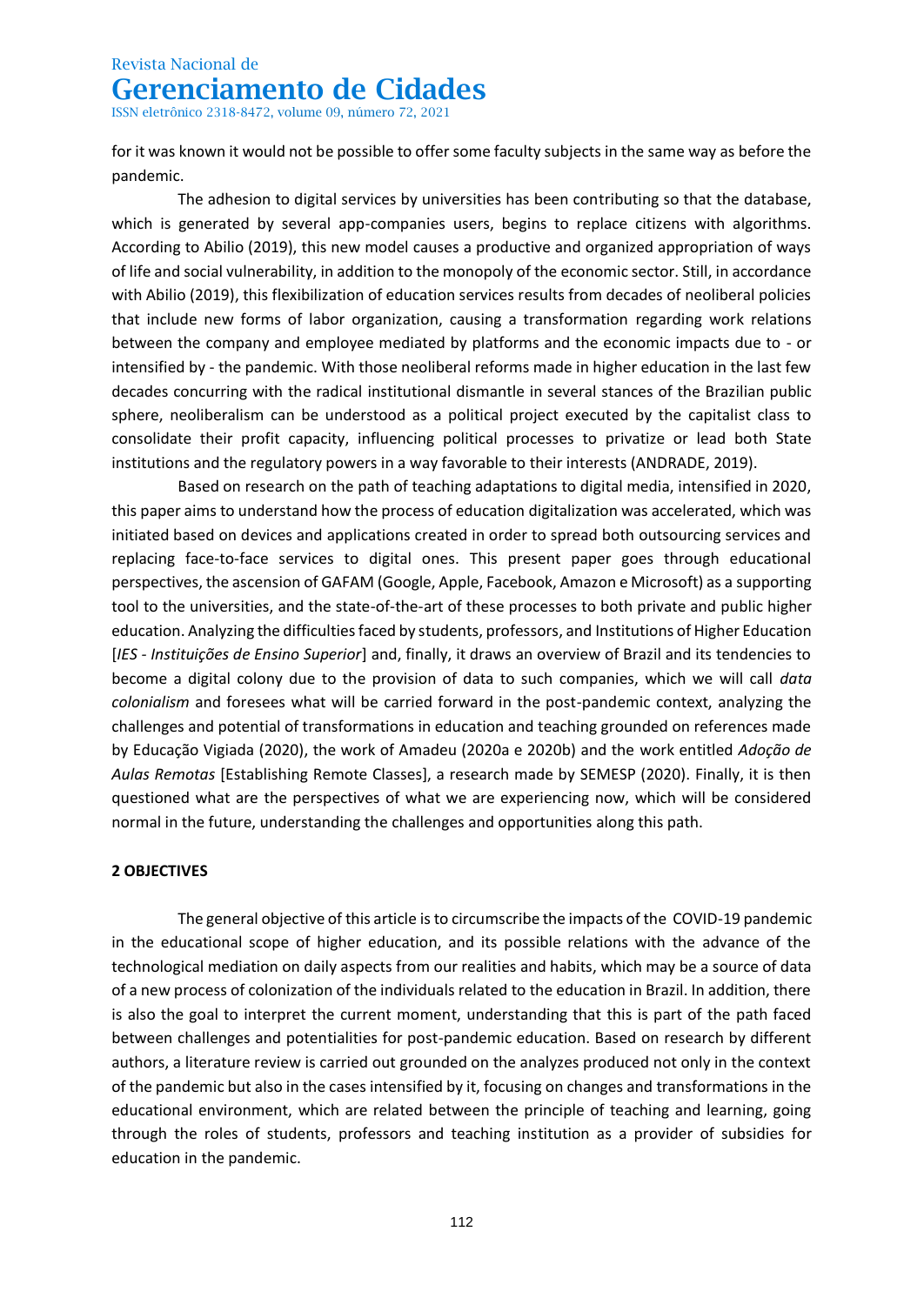ISSN eletrônico 2318-8472, volume 09, número 72, 2021

#### **3 METHODOLOGY/ANALYSIS METHOD**

Aiming to achieve the listed objectives, the paper was developed from the deductive and sampling approaches, which according to Gil (2002), departs from the general principles to the particular, through the formal exercise of analyzing a part for the whole and understanding the context. Starting from premises based on a series of readings, the works previously developed by different authors were used as theoretical references, as the methodological proposal of this work does not involve the elaboration of questionnaires and interviews. The paper elucidates how the expected results were achieved as it follows: starting from research on the privatization of education, focusing on GAFAM, and bringing a literature review on the state-of-the-art to clearly illustrate the potentials and difficulties of the digitalization of the educational environment and the retention of information made by the current most powerful digital companies. Also through the literature review, the mapping elaborated by Educação Vigiada's research was analyzed, which sought to understand the public-private partnerships that encourage migration of personal to digital services in the area of education. It also was reviewed, through the Semesp's survey (2020), the impact of work digitization, thus understanding what this entails in the improvement of usual services and what this represents for data colonialism.

#### **4 RESULTS**

#### **4.1 A monopoly of technology services in Education**

At several universities, the process of contracting internet and digital storage services was intensified with the demarcation of the pandemic. Two large companies, Google and Microsoft, already provided this type of service, in addition to the educational medium for communication, data storage, and work planning. The key point of this research is the intensification of a large number of courses, live streamings, special events, discussion and study groups organized within social media such as Facebook, YouTube (owned by Google), and Instagram (owned by Facebook, as well as WhatsApp) which escape the time and space relationship outside the digital environment. It is worth mentioning that Google, Apple, Facebook, Amazon, and Microsoft (GAFAM) currently represent the largest financial empires on the planet. These companies took control of the technologies that guide our consumption, showing new times and ways in production and access to digital knowledge (FIORMONTE; SORDI, 2019). Even with the crisis that hit the world market due to COVID-19, these companies were not harmed and grew even more. "The [humanitarian and health crisis](http://www.ihu.unisinos.br/600197-previsibilidade-e-a-segunda-onda-da-crise-sanitaria) expanded the scenario for obtaining more information from the populations of the planet" (AMADEU, 2020b, <http://www.ihu.unisinos.br/>).

Aiming to alert on the advance of the monetizing logic of the GAFAM on the Brazilian public education, a research mapping was carried out by the Educação Vigiada [Education Surveillance] project and lead by two centers of research from the Federal University of Pará (Universidade Federal do Pará - UFPA) and by the initiative *[Educação Aberta](https://educacaoaberta.org/)* [\[Open Education\].](https://educacaoaberta.org/) The research entitled "*Capitalismo de Vigilância*" [Surveillance Capitalism] and *the Educação Pública do Brasil* [Brazil's Public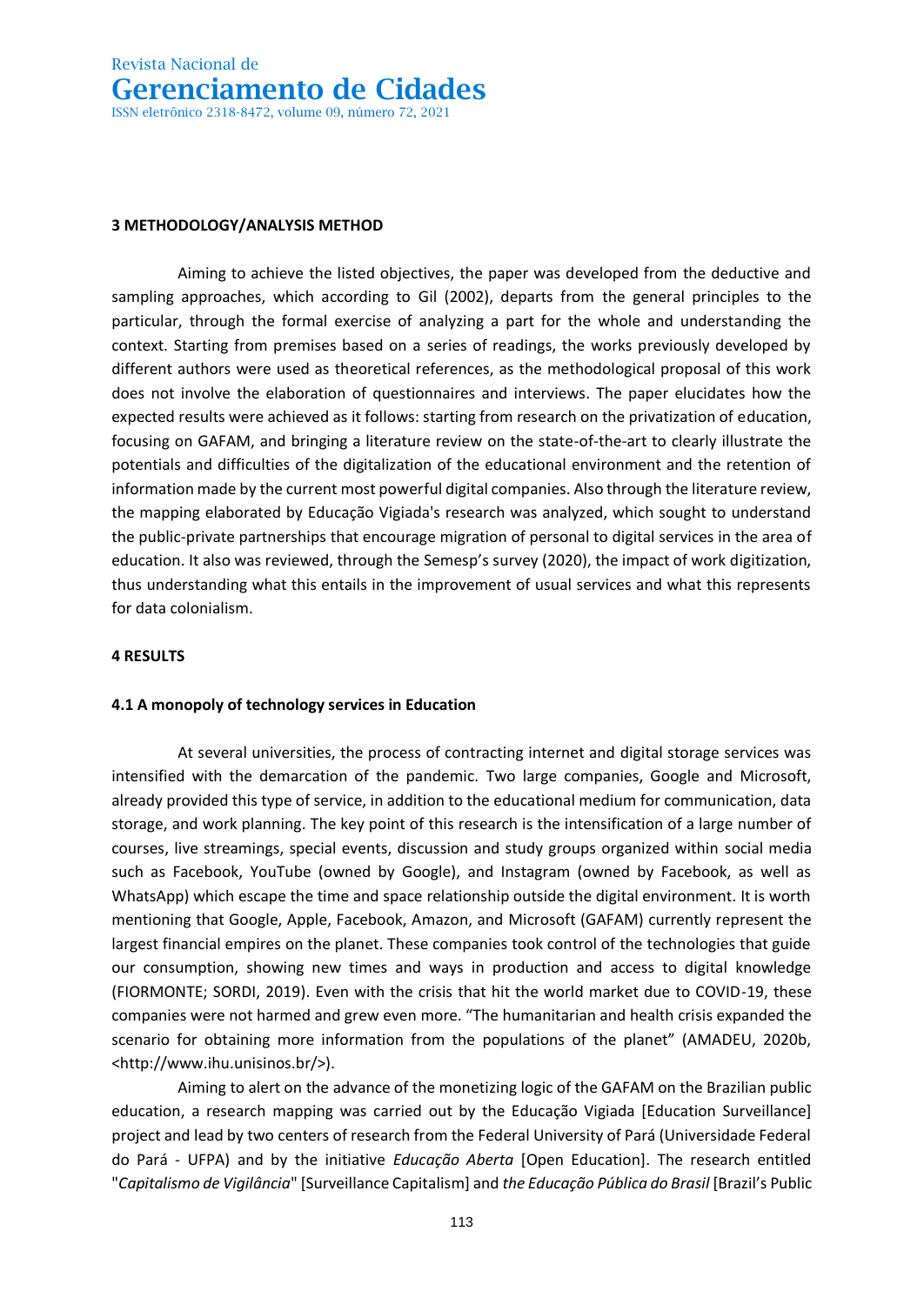ISSN eletrônico 2318-8472, volume 09, número 72, 2021

Education] aimed to alert the people involved in educational processes - professors, staff, parents and students - as well as researchers and the community in general about problems regarding the privacy, surveillance and data security of professors, students and researchers in the public education institutions in Brazil (EDUCAÇÃO VIGIADA, 2020). We state that, even before the pandemic, the research showed that a little more than 65% of public education institutions in Brazil - universities, federal institutes, state-owned education offices, and municipal education offices in cities with more than 500 thousand inhabitants - had already delivered their employees and students' data to GAFAM. The data regarding the "Others" category are, in general, employees kept by the public institutions or government entities (EDUCAÇÃO VIGIADA, 2020).



Source: Educação Vigiada (2020, [<https://educacaovigiada.org.br>](https://educacaovigiada.org.br/)), modified by the authors, 2021.



Figure 2 - Types of institutions that adopt GAFAM, in numbers<br>GAFAM CHES

Source: Educação Vigiada (2020, [<https://educacaovigiada.org.br>](https://educacaovigiada.org.br/)), modified by the authors, 2021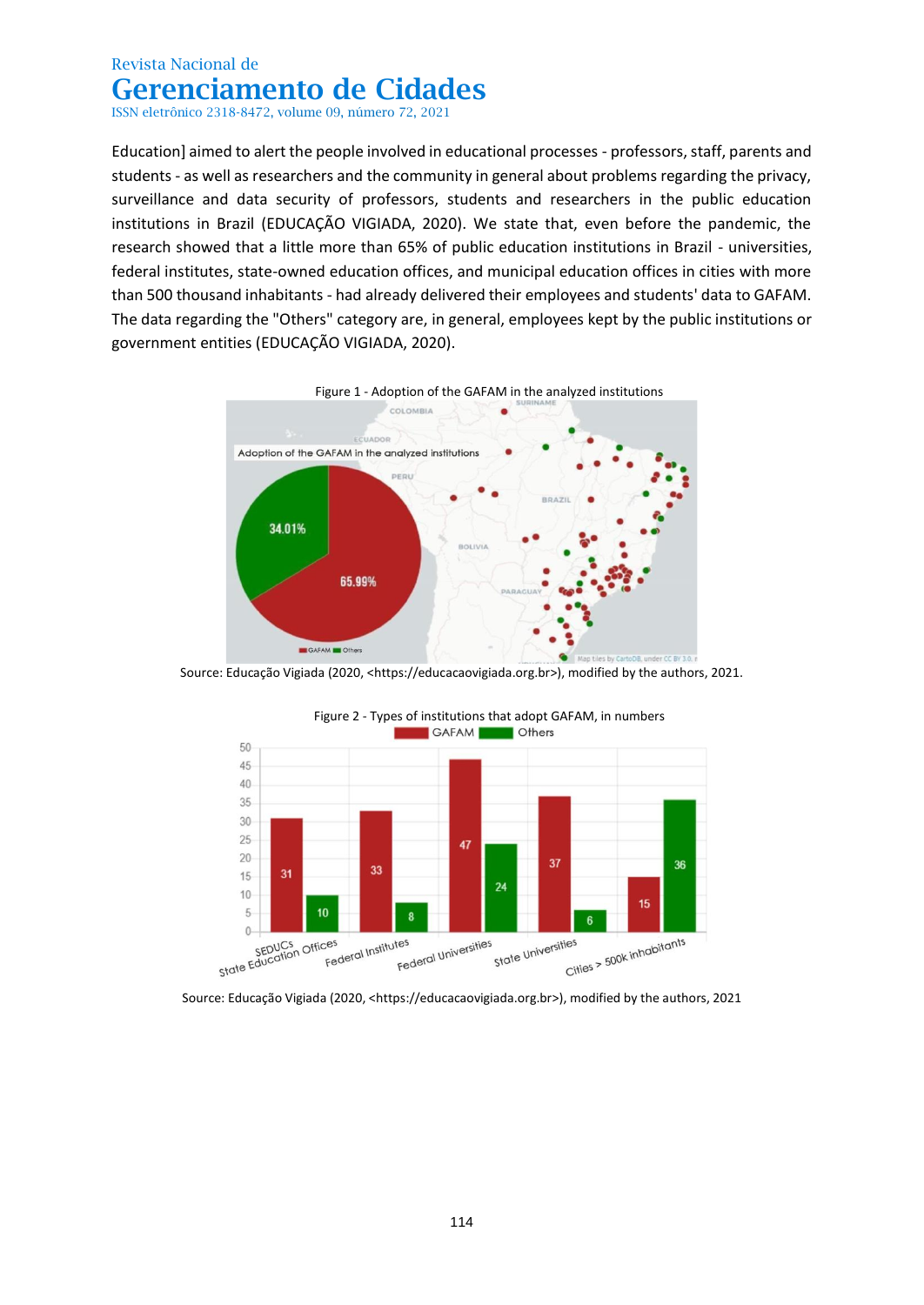ISSN eletrônico 2318-8472, volume 09, número 72, 2021



Source: Educação Vigiada (2020, [<https://educacaovigiada.org.br>](https://educacaovigiada.org.br/)), modified by the authors, 2021

Researchers involved in the mapping state that when the public-private partnerships are established and the migration of services is made, such as the institutional e-mail, it is very difficult that both institutions and networks can reverse this dependency scenario. Moreover, the adoption of GAFAM services in the Brazilian public universities is directly related to the budget reduction and the dismantling of these universities. The podcast entitled *Tecnopolítica*, hosted by Sérgio Amadeu, on the episode "#32: Educação Vigiada", Filipe Saraiva (one of the researchers of the Educação Vigiada project) affirms that UNICAMP (University of Campinas), after acquiring Google services in 2016, faced an immediate scenario of budget cutbacks on their computational maintenance, diminishing from 3 million in 2016 to 880 thousand in 2017, and from then on, the cutbacks were intensified (AMADEU, 2020a).

The pandemic has deepened this situation as most classes are now taken on Google Meet, where they are recorded and stored in Google Drive, as well as institutional researches, contact lists, student notes, shared agendas, submission of activities and tasks, etc. which are now stored on the platform. Before acquiring such services from GAFAM, universities had to make an effort to invest in technologies to obtain their database and storage. Today, this is no longer reflected in the ownership and possession of the institutional educational environment in Brazil. Furthermore, it is paradoxical to think that companies that profit from data have full access to both children's and teens' data, compromising the right of privacy and protection of these young people's personal information, who are already monitored from an early age. Thus, as mentioned, public universities are at the mercy of these corporations (especially Google and Microsoft) which, in addition to having this valuable data, are not affected by the legislation, because there are no laws in the current digital territory that can regulate partnerships established by public education agencies with commercial organizations.

Thereby, surveillance capitalism, a concept used by Canclini (2019) and Amadeu (2020a) to explain Capital reproduction "based on personal data extraction by digital technologies to foresee people's behavior and thus, offer products and services" (AMADEU, 2020a, <https://www.youtube.com/watch?v=onnMU\_iY8zY&t=1394s>), thrive on the lack of knowledge of society regarding the matter and on the lack of regulatory measures that control and punish inadequate actions of these companies. We are unable to protect our own data and the State does not offer an alternative model for that. Moreover, the use of GAFAM services by public education

115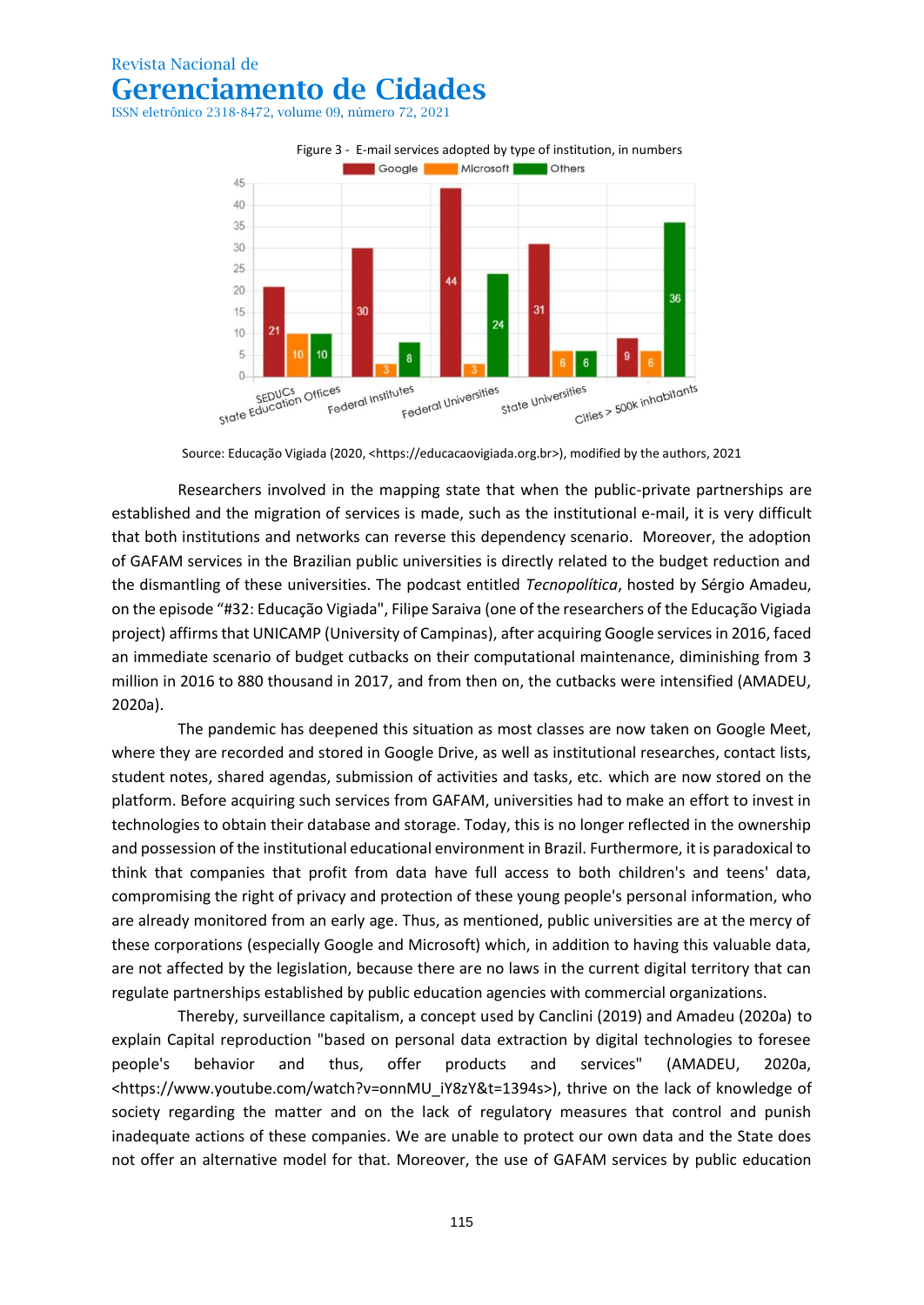ISSN eletrônico 2318-8472, volume 09, número 72, 2021

institutions in Brazil shows that this dependence leaves the institutions vulnerable if these services collapse. As previously occurred professors and students were unable to connect, they became hostages to an unoperated system and were unable to fulfill their functions, which show the dependence on the digital environment.

### **4.2 The perspectives of remote education for students and professors**

Although GAFAM was already inserted in the university environment after the declaration of the pandemic at the beginning of 2020 everyone had to adapt to the situation. Emergency decisions were made for this atypical situation experienced worldwide, which we will deepen by analyzing the student's and professor's points of view through a study carried out by SEMESP Institute in 2020. The research is divided into three parts involving higher education, which are: Part I: Remote learning in the view of the undergraduate student; Part II: Remote teaching in the view of the professor; Part III: A comparison between the student and professor's perspectives. We summarized the issues of Parts I and II below to discuss the impact of this present paper.

The research points out that about 99.1% of public and private institutions of higher education migrated to remote classes (online), with adaptation criteria to the model, where the classes had to be rescheduled at the same time that their participants sought to get acquainted with new learning and teaching methodologies using technology. We sought to "acknowledge the main difficulties and learnings that this experience left in the educational life of professors and undergraduates" (SEMESP, 2020), aiming to "understand the professors' behavior during the first months of the pandemic" (SEMESP, 2020). Questionnaires were applied to professors and undergraduate students enrolled at the university, and to students who evaded it during the pandemic.

Although the research works with the descriptive axis of "positive" and "negative" issues for both professors and students, we understand that these issues are broader and depend on points of view. Thus, the terms for potential and challenges of remote education were changed, the synthesis is presented below in the literature review.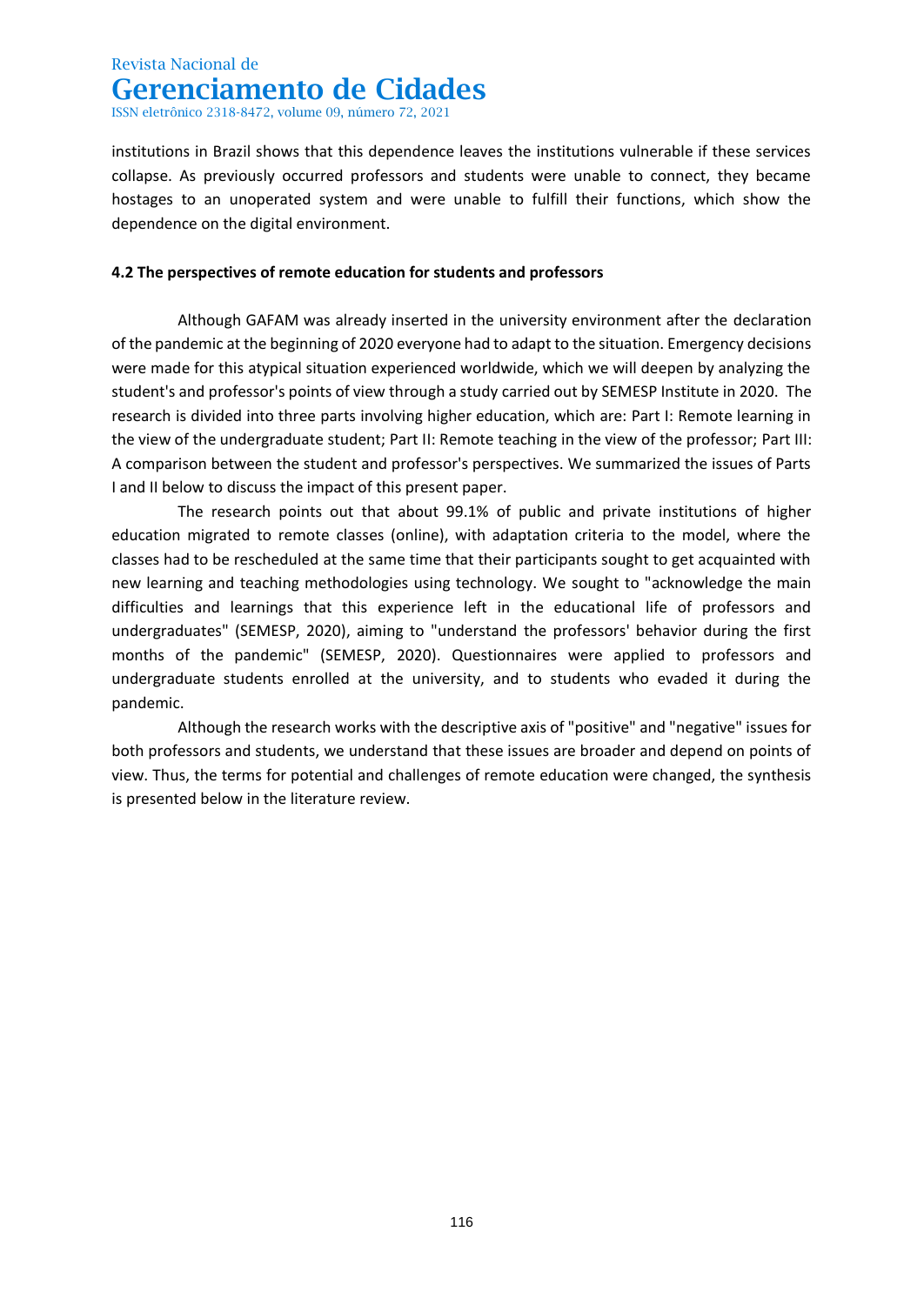ISSN eletrônico 2318-8472, volume 09, número 72, 2021

| Table 1 - Challenges and Potentials on the experience of students and professors with remote learning in IES [IHE - |
|---------------------------------------------------------------------------------------------------------------------|
| Institutions of Higher Education] according to the SEMESP survey (2020).                                            |

|                  | <b>Challenges</b>                                                                                                                                                                                                                                                                                                                                                                                                                                          | <b>Potentials</b>                                                                                                                                                                                                                   |
|------------------|------------------------------------------------------------------------------------------------------------------------------------------------------------------------------------------------------------------------------------------------------------------------------------------------------------------------------------------------------------------------------------------------------------------------------------------------------------|-------------------------------------------------------------------------------------------------------------------------------------------------------------------------------------------------------------------------------------|
| <b>Student</b>   | 1. Problems with the methodology and/or didactics<br>of the classes;<br>2. Difficulty concentrating and/or adapting to the<br>remote model;<br>3. Problems with the Internet;<br>4. Equipment/Tools;<br>5. Lower quality of classes online;<br>6. Monthly Fee/Discounts;<br>7. Services: difficulties of communication with the<br>administrative sectors, in addition to the lack of<br>organization, information, assistance, and support<br>of the IHE. | 1. Classroom methodology and didactics;<br>2. Professor's dedication;<br>3. Optimization of time and money;<br>4. Easiness in the adaptation with remote<br>classes;<br>5. Support, communication, and efficient aid of<br>the IHE. |
| <b>Professor</b> | 1. Lack of student's interaction and participation -<br>pointed as the main difficulty;<br>2. Equipment/Tools;<br>3. Adaptation in a short period;<br>4. Problems with the Internet;<br>5. Classroom methodology and didactics;                                                                                                                                                                                                                            | 1. Learning regarding the use of technological<br>tools:<br>2. Support of same professional colleagues;<br>3. New methodologies of education;<br>4. Flexibility and practicality;<br>5. Surprises with the remote model.            |

Source: The authors, 2021.

In public Institutions of Higher Education, the result of the research pointed out that:

[...] both complaints and learnings were practically the same as for the private ones, with the difference that the students did not have financial problems. However, on the other hand, many were dissatisfied with the absence of remote classes, as several public universities and/or professors did not make the content available online. (SEMESP, 2020, < https://www.semesp.org.br/pesquisas >).

Although some points appear both as a challenge and a potential, we discuss below the perspectives for the future of education.

The first issue is the methodology or didactics in class, which for the students the classes caused discouragement as they were just watching the screen with muted microphones and no webcams. Tiresome and with no interactions, these classes proved to be unattractive for many students, leaving out extra-classes activities as well. Meanwhile, most of the professors considered that the adopted model was the most adequate and possible for the moment, also considering that they were prepared for the new model. The professors agree that the classes presented are attractive in this new format.

A positive issue listed by students is the convenience of recorded classes available which helps in the content review. Another positive issue was the professor's dedication in carrying out the classes in an unusual way, even without the possibility of prior planning. Students had also indicated that the methodology and didactics adopted by professors had helped to improve class performance, in addition to their willingness to answer students' questions. Oral presentations and seminars gained more space than essays and multiple-choice tests, as well as written assignments with quizzes, videos prepared by students, and other extra-class activities.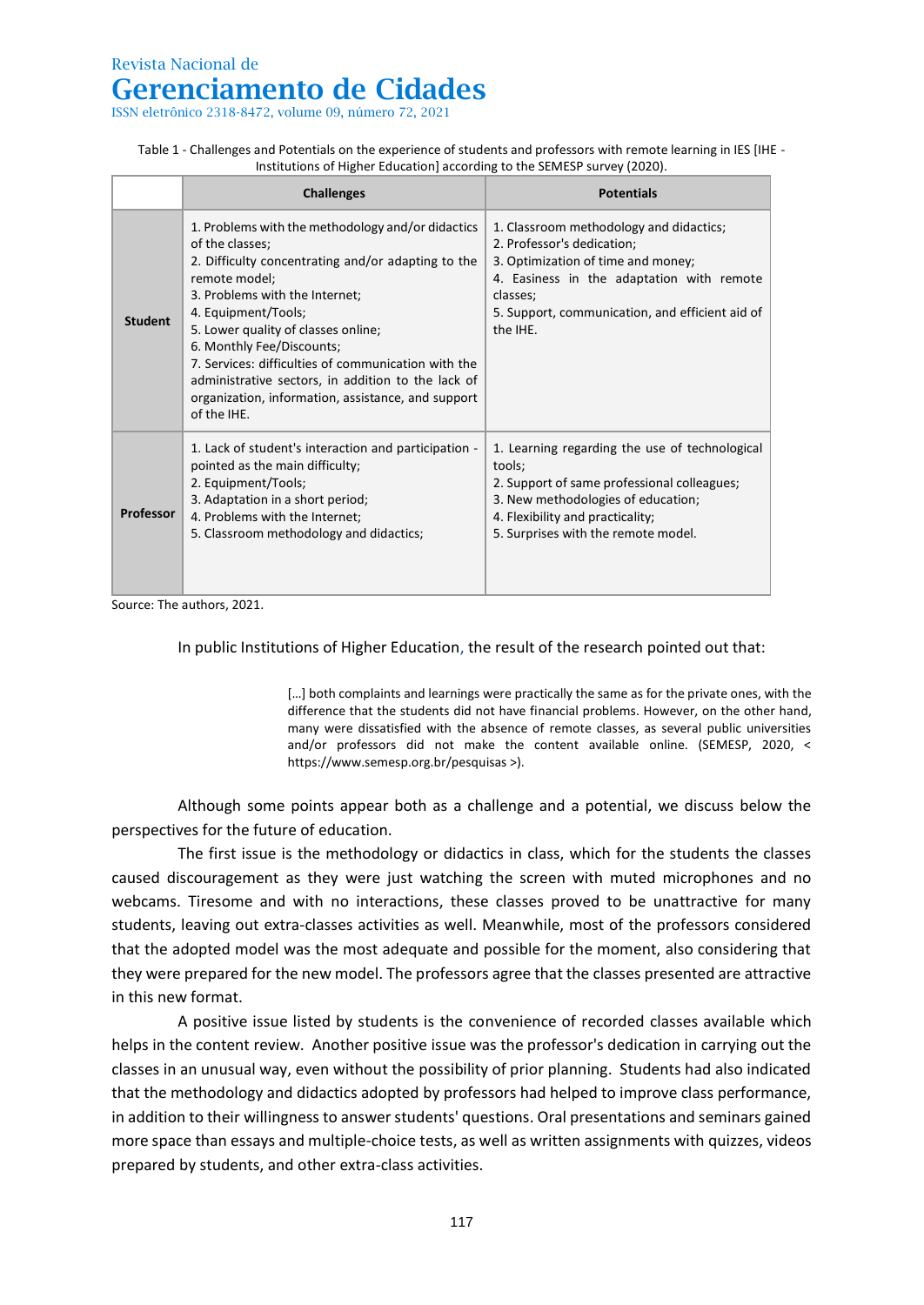ISSN eletrônico 2318-8472, volume 09, número 72, 2021

In the professor's opinion, students are no longer participating in remote classes. Even with the convenience of attending them, the looks and expressions of doubt show the lack of reinforcement of content in the subject matter, which can only be achieved with face-to-face interaction. Professors also affirm that most students remain with no cameras on. The non-adaptation of methodology leads to difficulties regarding concentration and organization of studies, reflecting in low absorption of contents, aggravated by the lack of an adequate, silent, and non-shared environment at home. As for the professors, even with the difficulties in teaching, the work environment was adapted over the months and they considered that, after training or support of other professors, they became able to use digital resources to teach and present the classes.

Even with a short period of adaptation, professors reported that they learned using new tools and ways of teaching with this new class format. As the majority of the professors were trained for remote classes, few continued to use the same methodology as in face-to-face classes. Almost half of them highlighted that class time remained, however, with fewer expository moments and more interactive activities with an adaptation of new content such as videos, images, case studies, and discussion forums.

Unlike the professors, who mostly have good or excellent internet services, for students, problems with the internet were constant due to the lack of connection or even dependence on the data network, with no broadband connection. In this regard, the study shows that:

> The higher the family income, the greater the degree of satisfaction with remote classes. This can be explained by better conditions of quality access to the Internet (higher speed) and equipment (such as computers, laptops), in addition to a favorable environment for studying. (SEMESP, 2020, < https://www.semesp.org.br/pesquisas >).

Another presented divergent issue in the research refers to the low quality of the online class, which was considered by students as inferior to that offered in person. The lack of practical activities or mandatory internships, in addition to the lack of support from the institution and the inability of professors to deal with technological means, were the main reasons. Most professors responded that they already had prior knowledge of the tools used in remote teaching, and those who teach in private institutions were more satisfied than those in public ones. At the same time, students reported that these classes allowed flexibility, comfort, and security, where even with difficulties at the beginning, they managed to adapt and improve concentration over time.

Professors claim that the support given by the HEIs during the transformation of on-site classes to online ones could have been better. Many complain about the lack of training in the use of digital tools, a problem that they solved with help from other professors themselves, and they also complain about the excessive demand for results, lack of autonomy for coordinators, dismissals, and lack of technical assistance and psychological support. On the other hand, several had praised the institution's agility in adapting to the remote model, the offer of infrastructure, the maintenance of jobs, support, training courses, the concern with the quality of classes and services for the students, and recognition of the professors' work.

The service and support or communication with the HEI or with the professor still divides opinions among students, as they reported problems due to the lack of attendance service, e-mails, or telephone contact, mainly to request discounts or payment facilities. Other students were satisfied with the attendance service, the training of the professor, and rapid problems solving faced by the communication platforms, such as submission of activities or exam applications.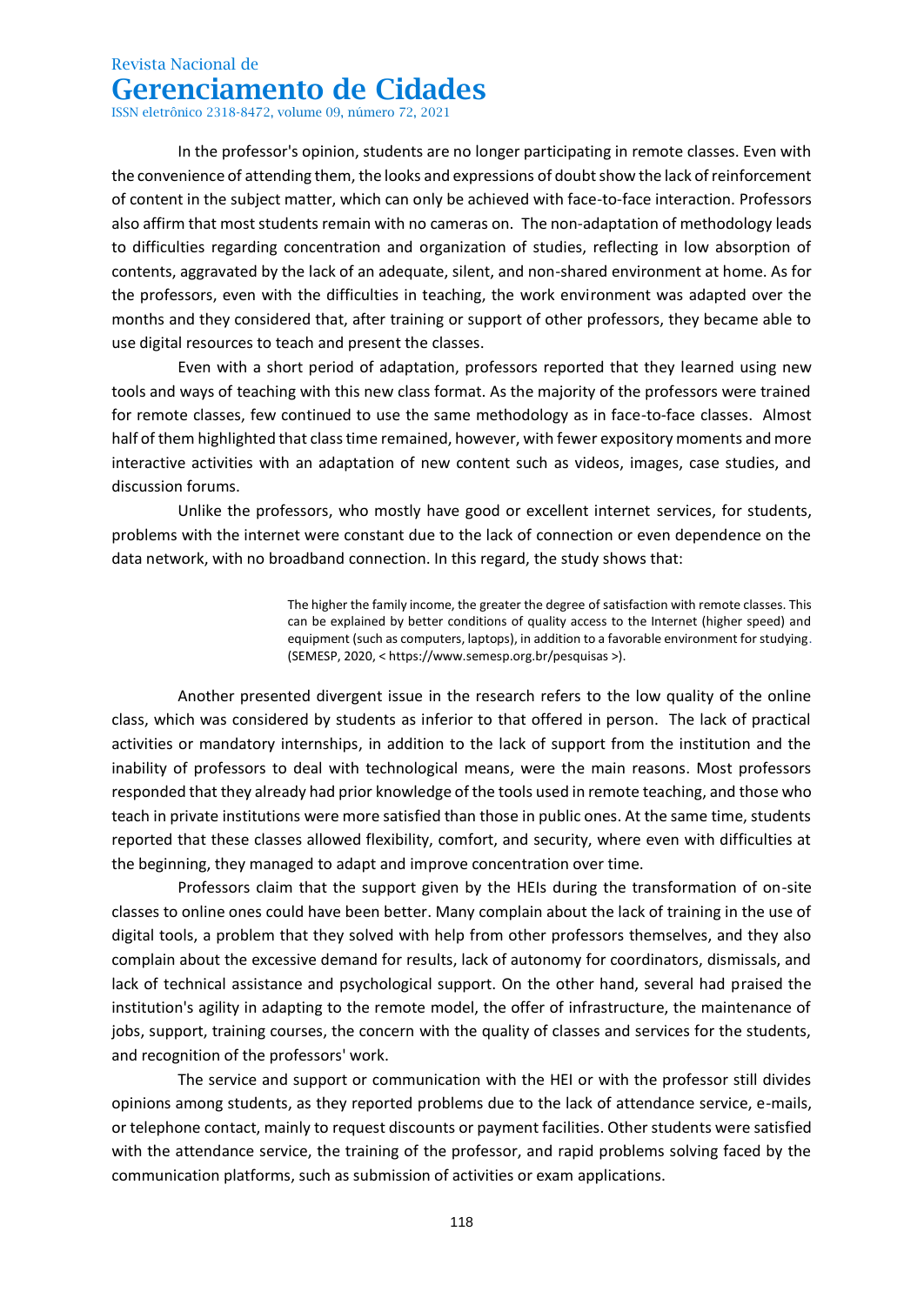ISSN eletrônico 2318-8472, volume 09, número 72, 2021

Concerning financial issues, students did not have discounts or adjustments in the tuition fee during remote classes, even with the absence of practical classes and external experiences. However, they reported saving time and money by not having to eat or move around, thus saving on the expenses was also mentioned by professors, exposing the flexibility and practicality of remote teaching.

It is noticed that the degree of professors' satisfaction is much higher concerning students, and this difference is since not all students were able to renegotiate tuition fees, and professors maintained their salaries for the hours/classes given.

> After the experience with the remote classes, more than half of the students (52.3% at private institutions and 51.3% at public ones) prefer to continue with in-person classes after the quarantine ends. [...] It is interesting to note that, despite attending an on-site course, 18.8% of students from private institutions would like to continue with live remote classes and 21.7% would like the course to be offered in hybrid learning (half in person, half online). Only 7.3% would like to continue with recorded classes. (SEMESP, 2020, < https://www.semesp.org.br/pesquisas >).

The results suggest that professors want to keep classes remote in the post-pandemic period, in a hybrid format, with both on-site and remote meetings, with synchronous classes. This reflects the need for contact with students and also the concern with health in exposing oneself. After all, few professors responded that they prefer to continue exclusively with on-site classes after the pandemic period.

Thus, we conclude, throughout the research, that the visions of opportunities and challenges are mixed and vary greatly according to the perception of the student or professor, the support of the institution, and are added to the individualities and socioeconomic conditions of each resulting in a controversial issue if we consider the extension of this model of teaching beyond the pandemic period. So, it is necessary to adapt the academic and educational environment during the pandemic, regarding which learnings with this medium should be taken into account, and which ones should be abandoned in order to have effective use of the taught content, so the students may graduate as good professionals to work in our society.

#### **4.3 Understanding the issue beyond education**

As already presented, GAFAM manages to have a great impact on the lives of people involved in education, this reflects positive and negative issues that guided the above survey among students and professors. Through a broader spectrum in terms of population - since a great part of the population today have access to digital media and data networks - it is necessary to understand that we have come to represent very different dimensions and realities. This is an interesting issue to companies, social media apps, fintech, and other organizations which improve their services based on our interaction with the world, as it represents primary material. Hence, this is an issue to be discussed in detail below.

Analyzing the historical context in which Brazil was a colony of Portugal from 1500 to 1822, with the scenario of exploitation by the royal family, settlement of hereditary captaincies and total control of overseas territory, and later with the Old Republic period (and even the New Republic period), we have always been tied to our products as raw material. Therefore, we must remember the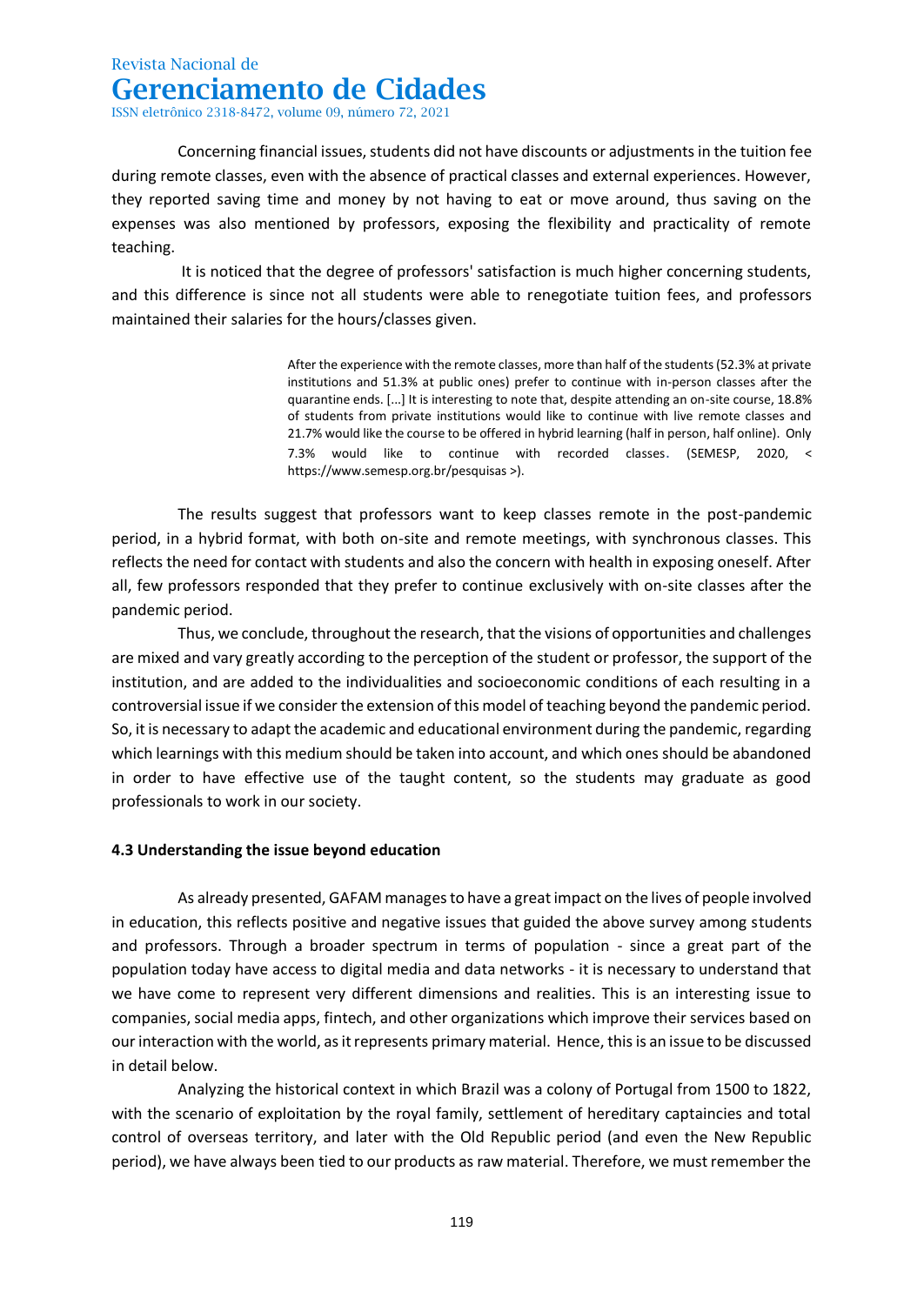ISSN eletrônico 2318-8472, volume 09, número 72, 2021

cycles of exploitation and extraction of raw materials and natural goods, demarcated by the cycles of *Pau Brasil*, sugar, gold, and coffee. There were intense commercial and political relations with other countries (Portugal, England, USA...) regarding the supply of our goods. This historical demarcation had been always linked to the interests of the dominant class, according to historians Schwarcz and Starling (2015). Thus, the commercial process is repeated, in which along with the coffee comes the rubber cycle, the building of railways by English companies, as well as the manufacture. After 1930, trade relations were opened along with the political and imperialist influence of the United States, yielding taxed trade facilitation in exchange for multinationals amidst the industrialization of the country. And again, the same commercial and political relationships are repeated, with a clear definition between dominant and dominated imposed by the capitalist environment.

However, dealing with the digital revolutions, the advance in the last 30 years of computerized and informational media which have been improved and its intensification experienced in 2020, it is worth emphasizing how much this production of digital raw material influences economically and reinforces the precepts of capitalist society. Amadeu (2020b, <http://www.ihu.unisinos.br/>), in a published article, states that "technology corporations exploit human experience as a free raw material. They treat behavioral data as their property, in a dynamic of usurpation." Thus, it is not enough to think that the current context is just a consequence of technological means, but of the neoliberal structure, in which human interactions, time reactions when seeing a new post, and other expressions interpreted as natural perceptions of reality are transformed as "any other natural resource in capitalism is priced and appropriated privately". And it is due to the fact that the "digital colony does not have matrix technology and therefore delivers its raw material in exchange for processed material" (AMADEU, 2020b, < http://www.ihu.unisinos.br/ >).

Presented in the article, a private company had its partnership approved with the Ministry of Science, Technology and Innovation, aimed at formulating public educational policies based on the content they obtain with the management and monitoring service of data from public high school students from across the country. Reaffirming, thus, the delivery "on a platter" of our education, the value and the imperceptible richness that our algorithms represent. Amadeu (2020b) understands this very clearly:

> Experience and the human condition have become raw material to be explored by platforms that can use data not only from the middle layers but also from the impoverished masses to train their machine learning algorithms. It is impressive that the more neoliberalism orders to reduce State costs, the more data extraction from impoverished countries to their headquarters advances. The leaders of Brazil do everything to ensure full conditions for data extraction here in the colony today. (AMADEU, 2020b, <http://www.ihu.unisinos.br/>).

In other words, we are exporting our data, refining the profile of underdeveloped countries that consume, share, research, and crave from the digital colony, or data colony, or even electronic capitalism, as Nestor Canclini describes "electronic computer-capitalism":

> This electronic capitalism takes us to incarnate: hooking us, submitting intimate tastes and thoughts to traces that have our control. Hidden in the "service", a labor economy driven by the users' paid work, physical inclusion (clicks, body disposition, inactive time in front of the screen, etc.) is globalized. (CANCLINI, 2019, p. 81).

And the question is: who holds the knowledge produced by Brazilian science and education? Can we say that they are researchers, by their intellect, erudition, and their titles? Maybe so, but they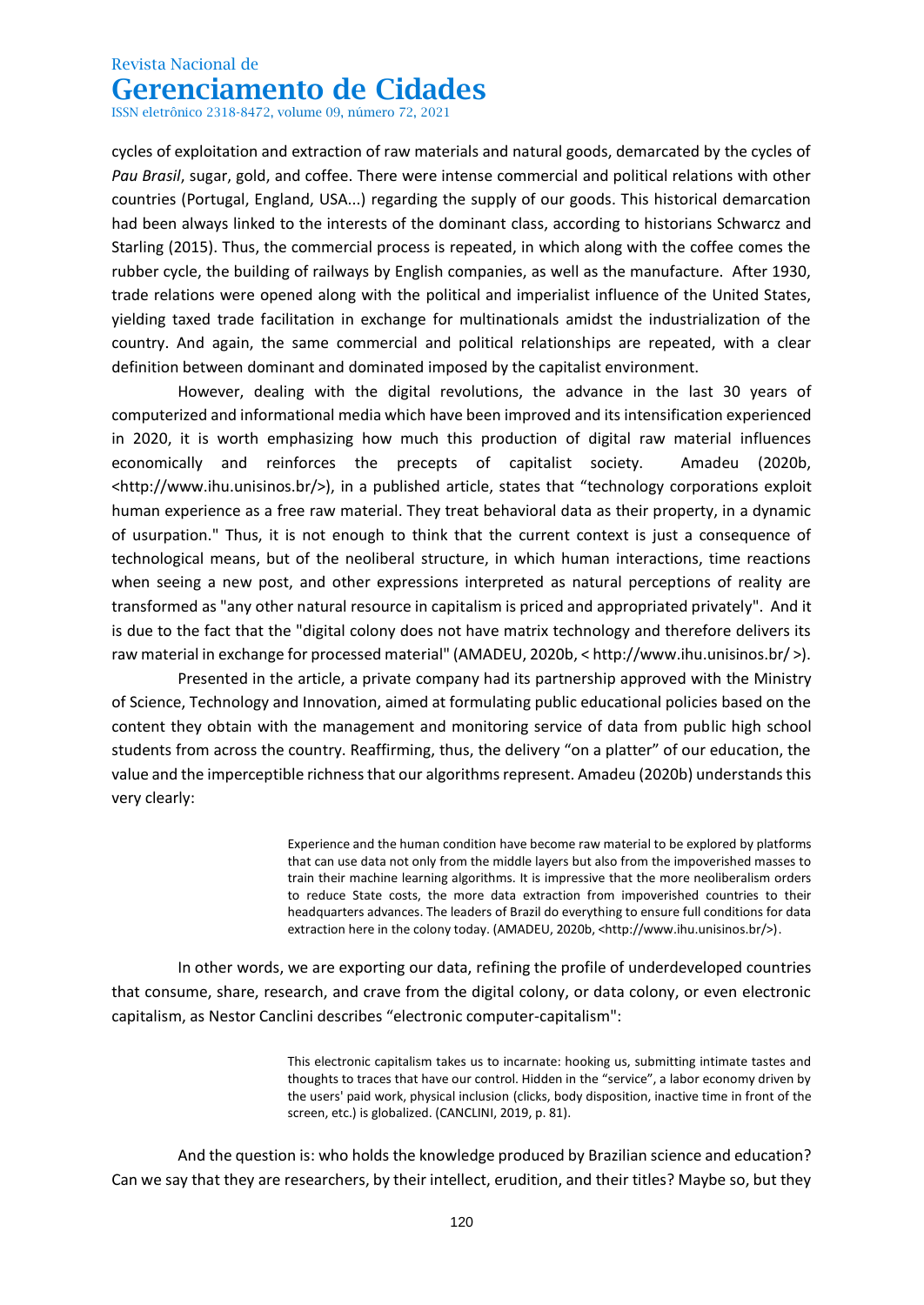ISSN eletrônico 2318-8472, volume 09, número 72, 2021

can be easily accessed by these companies that host their surveys, classes, and various contents at any time. And one more question arises here as to why, then, is Brazil not able to manage and control such data from cybernetic and interconnected space? Amadeu (2020b) explains that the colony does not have enough infrastructure to store "*data centers"* and, therefore, we started to deliver raw data to consume after services had already been processed. The author also emphasizes the "process of extraction and concentration of wealth in gigantic technological corporations headquartered in a few capitalist countries in a phase of deep neoliberalism that became neocolonial" (AMADEU, 2020b, <http://www.ihu.unisinos.br/>).

From this, it becomes essential to point out and compare historically that we are not talking about a political and governmental entity to which we submit. We are colonized by technological corporations, no longer by a country (kingdom or politically and economically demarcated territory), but our colonizer is in the power of online data clouds and private algorithms. Colonization, where whoever is dominant, owns the storage. However, these private entities need to settle down – have their headquarters somewhere – and when we analyze GAFAM companies, they are all on US territory, respectively, in Mountain View, Cupertino, Menlo Park, all in California; Seattle and Redmond, Washington. In other words, we do not depend on the political state of the United States, but on the private environment based there. Thus, we are experiencing social dispossession, not just of means, territory, and security.

And, since GAFAM's central and operating physical structure is outside the Brazilian territory, what are the government policies or actions in order to protect or regulate the use of this data? The answer Amadeu provides goes against this data protection; he explains that the measures taken by Brazilian rulers present themselves as if "there was no other way but to deliver our population's data to companies that seek to convert the flows of our lives into a torrent of data to be processed." (AMADEU, 2020b, <http://www.ihu.unisinos.br/>). Are we, then, living from the exploration and export of raw material from the contemporary environment that has so much value, as were Brazilian natural goods once? Yes, because in "digital platforms", more than a user performance and better usability,

> the behavioral surplus is consolidated into data that are extracted as if they were natural resources. [...] These companies do not come here to take *Pau Brasil* or precious metals, they take personal data that will be processed and sold in samples for commercial and political marketing. (AMADEU, 2020b, <http://www.ihu.unisinos.br/>).

The result of this colonialism - understood from billions of dollars in the technology sector and a horde of new users who adapted to the temporal demarcation of the COVID-19 pandemic - acts on a worldwide scale in the manipulation and management of data. Then, it is worth raising other questions that may not have a closed and much less conclusive answer so far, which are: What can they do against someone, on an individual scale? Do any laws protect the individual and/or education? Do they have repercussions beyond the economy, but also in politics? If they do, how? This just reaffirms that we are being part of the data market.

Our role is no longer just that of simple users, that is, we play the role of educating machines and, in a very subtle way, this data delivery or disaggregation takes place from the unread acceptance terms, or internet search in which we allow sharing subjects, personal data obtained in the collection of digital tracks and information about the behavior of users of its services and products that are a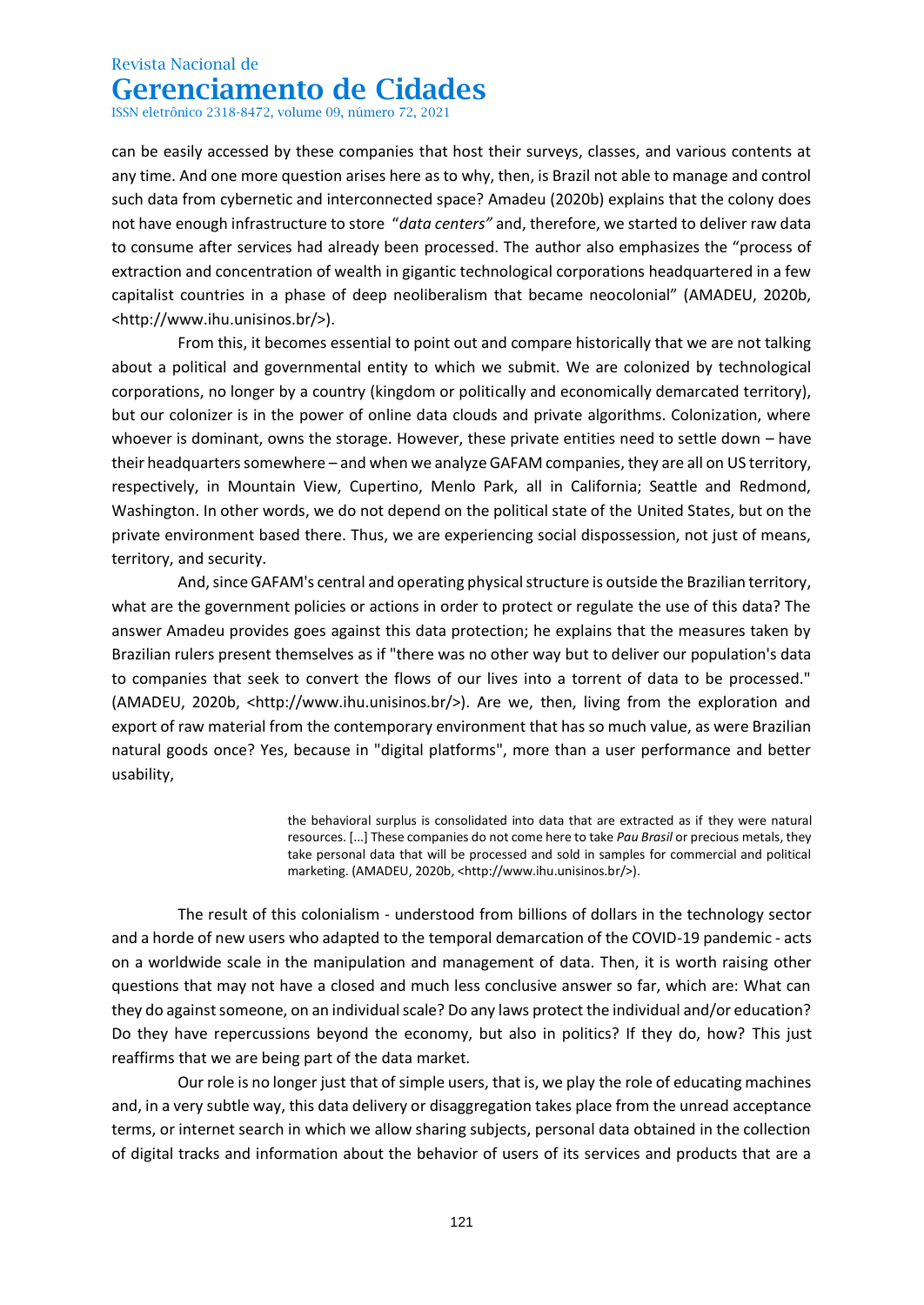ISSN eletrônico 2318-8472, volume 09, número 72, 2021

source of profit for these companies. Thus, we started to improve algorithms or even influence political campaigns, such as the one in the United States in 2016.

Therefore, the thought remains: to what extent our source of knowledge is not in the national territory, with teachers and students, but stored in a "cloud". It means that our knowledge is "colonized" and becomes raw material where no jurisdiction or law prevails beyond the agreement of terms and use, which we quickly go through from "read" to "accepted" daily.

### **5 CONCLUSIONS**

Thinking about the post-pandemic issues and their impacts in the future, through the analyzed works, the relevance of the discussion is perceived as it impacts everyone's life. When cut to the effects on education, the subject is highly transformed and, therefore, it is important to strengthen the studies and to have a critical view of the current moment, since surveillance capitalism thrives on the lack of knowledge of society on this topic and by the lack of regulation with measures that limit and punish inappropriate actions by the holders of our data. The companies who compose the GAFAM represent what is the most powerful way in which contemporary neoliberalism expresses itself through in-depth surveillance and which put not only education but also the political and governmental means at risk.

This scenario represents fertile soil for the expansion of an economy based on the market of personal data and on a dispute of companies that retain such data. Would it be possible to have a way to decolonize these technological means? What would be the future paths? And how would education take place, knowing that today the dependence on these technological means is on the rise, causing challenges and potentialities?

There is no doubt that on-site classes in the post-pandemic period will have to be reformulated. The experience of students, family members, professors, and institutions managers with remote education should evoke, at the very least, a constructive and thought-provoking discussion on this topic, in which the transformative vision of education should be strengthened.

The potential appears in the breaks in physical and geographic distances, through which students started to participate in various courses, live streams, lectures, and other digital events that corroborate the dissemination of knowledge, the reduction of expenses, and the establishment of a connection with other students, professors and researchers.

This debate led to the understanding that the challenges are more numerous and have a greater impact than the potentialities found so far. Still, there are other challenges to be thought about regarding the impact of online or hybrid classes on social interaction, regarding mental health through the tiring experience of the created remote environment, as well as the need for adaptation when inserting the system for children, as their educational and learning process requires a physical interaction that goes beyond the family nucleus. For young adults who are graduating, the difficulty stems from the need for contact with others, critical thinking formation, and debates that only the physical space of the university provides for professional development. These issues open the way for new jobs and require the vision of professionals from other areas as well.

### **6 BIBLIOGRAPHICAL REFERENCES**